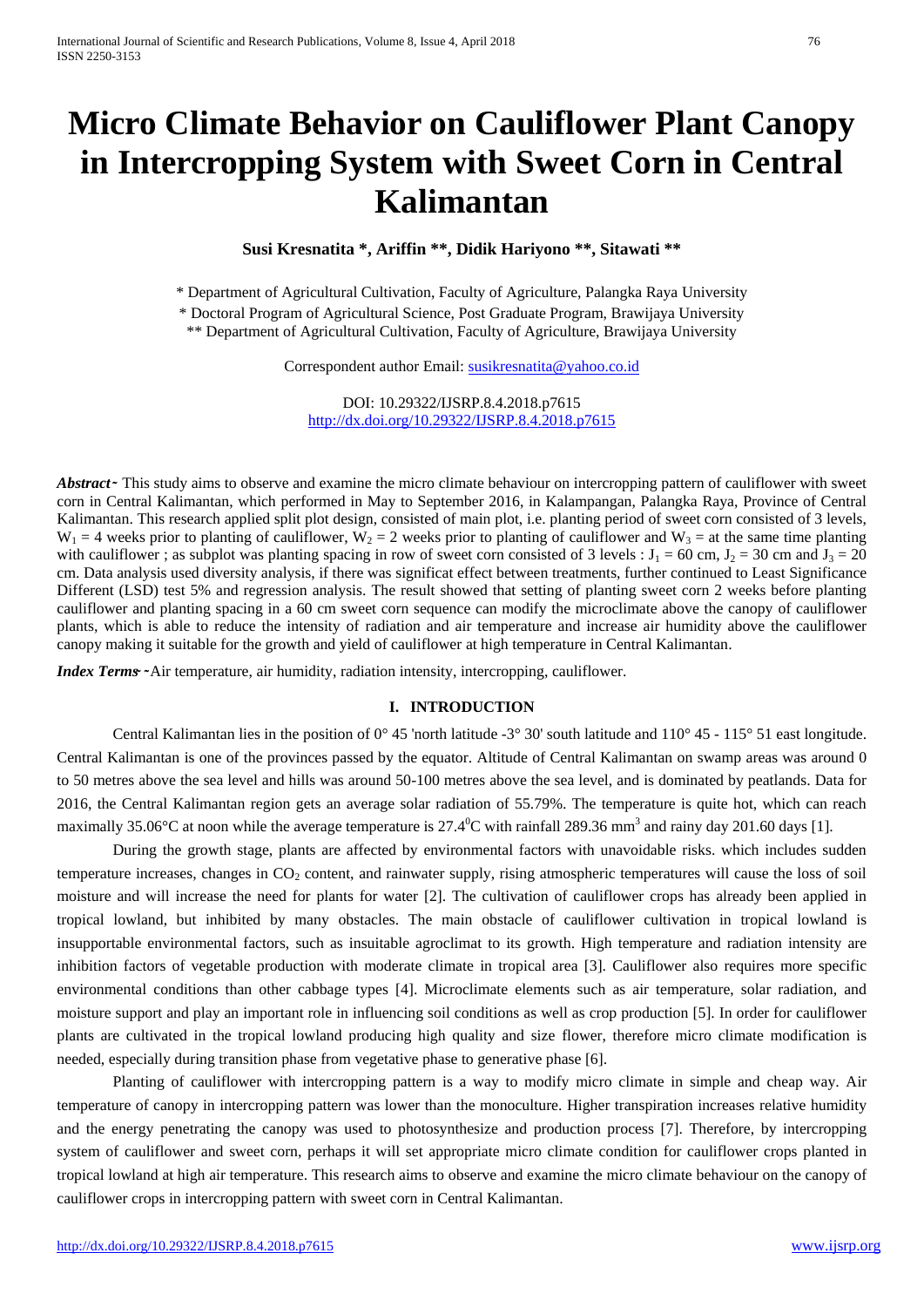# **II. RESEARCH METHODOLOGY**

#### **1. Location, time, materials and research equipment**

This study was performed in peatland of Kalampangan Village, Palangka Raya City of Central Kalimantan Province, Indonesian Country. This location was 35 metres above the sea level with average temperature of  $27^0C - 32^0C$ . Materials used in this study were sweet corn seeds of Bonanza variety, cauliflower seeds of PM 126 variety, chiken manure and anorganic fertilizer (Urea, SP-36, and KCl), and burnt ash. Tools used in this study were thermohygrometer, solar meter, analytic scales, digital camera, meter scale, ruler, scissor, hand sprayer, knifes, buckets, LAM, oven paper envelopes.

## **2. Experimental design**

This study applied split plot design, consisted of main plot, i.e. planting period of sweet corn and subplot i.e. planting spacing of sweet corn and repeated 3 times. Main plot was planting period of sweet corn, consisted of 3 levels,  $W_1 = 4$  weeks prior to planting of cauliflower,  $W_2 = 2$  weeks prior to planting of cauliflower and  $W_3 =$  at the same time planting with cauliflower. Sub plot was planting spacing in row of sweet corn consisted of 3 levels :  $J_1 = 60$  cm,  $J_2 = 30$  cm and  $J_3 = 20$  cm. Monoculture of cauliflower was used as comparison indicator of rate micro climate change around the cauliflower in intercropping pattern.

### **3. Conducting field research**

Cauliflowers were planted with spacing of 60 cm x 60 cm in trial plot of 3.0 x 5.4 metres, meanwhile sweet corns were planted with spacing between row of 120 cm and spacing in a row based on each treatments. Cauliflower crops were fertilized with anorganic fertilizer (Urea 200 kg.ha<sup>-1</sup>, SP-36 250 kg.ha<sup>-1</sup> and KCl 150 kg.ha<sup>-1</sup>) and manure 10 t.ha<sup>-1</sup>, also burnt ash 10 t.ha<sup>-1</sup>. Fertilizer SP-36 and KCl were applied in 7 days after planting, while the urea fertilizer was applied twice in 7 and 21 days after planting, half of dose for each treatments. Application of urea fertilizer and burnt ash was performed 2 weeks prior to planting. Sweet corn crops were fertilized by urea 200 kg.ha<sup>-1</sup>, 100 kg.ha<sup>-1</sup> SP-36 and 100 kg.ha<sup>-1</sup> KCl. While for SP-36 and KCl fertilizer were applied at once in 7 days after observation, whereas urea fertilizer was applied in 7, 28, and 49 days after planting, 1/3 of dose for each treatments.

### **4. Microclimate observation**

Observation of micro climate was performed in 14, 21, 28, 35, 42, and 49 days after observation (DAO). Observations of temperature and humidity are carried out on the canopy of cauliflower plants at 07.00 - 07.30; 12.00 - 12.30 and 16.00 - 16.30, while for solar radiation observation only done at  $12.00 - 12.30$  [8].

## **III. RESULT AND DISCUSSION**

## **1. Influence of Planting Period and Spacing on Intercropping System to Changes in Micro Climate Behavior**

Cultivation of cauliflower in Central Kalimantan requires crop management techniques in accordance with environmental conditions. This is because the Central Kalimantan has a high temperature and light intensity making it less suitable for cultivation of cauliflower. The success or failure of cauliflower production is heavily dependent on climate, controlling temperature and this relationship is very intensive and complex [9].

The result showed no visible change of micro climate behaviour occurred in 14 DAO, the new changes occurred next to 21 DAO (Table 1). It was because in the beginning of growth, sweet corn crops were short and had less leaves, so their effect on cauliflower crops was not significant yet. There was no interaction between planting period and crop spacing in row of sweet corns to all observations of micro climate behaviour. Treatment at planting periods and planting spacing in row of sweet corn crops separately affected micro climate behaviour above the canopy of cauliflower crops. It showed both treatments were independent to affect micro climate components, but each treatments independently affected the micro climate components significantly, whether the temperature, humidity, or radiation intensity.

| Table 1. Temperature $(^0C)$ above the canopy of cauliflower crops caused by setting of planting periods and planting spacing in |  |
|----------------------------------------------------------------------------------------------------------------------------------|--|
| row of sweet corn crops in intercropping system of cauliflower and sweet corn.                                                   |  |

| <b>Treatments</b>           | Temperature (%) Days after Observation (DAO) |                   |                   |                   |        |        |  |
|-----------------------------|----------------------------------------------|-------------------|-------------------|-------------------|--------|--------|--|
|                             | 14                                           | 21                | 28                | 35                | 42     | 49     |  |
| Planting period of SC (W)   |                                              |                   |                   |                   |        |        |  |
| $W_1$ (4 weeks prior to CF) | 26.9                                         | 26,2a             | 25,9a             | 25.5a             | 24.4 a | 24.1a  |  |
| $W_2$ (2 weeks prior to CF) | 27.8                                         | $27,1$ ab         | $26,5$ ab         | 25.9 <sub>b</sub> | 25,3 b | 24,7 b |  |
| $W_3$ (along wiith CF)      | 28,1                                         | 27.6 <sub>b</sub> | 27.4 <sub>b</sub> | 26.5c             | 26,3c  | 25,1 b |  |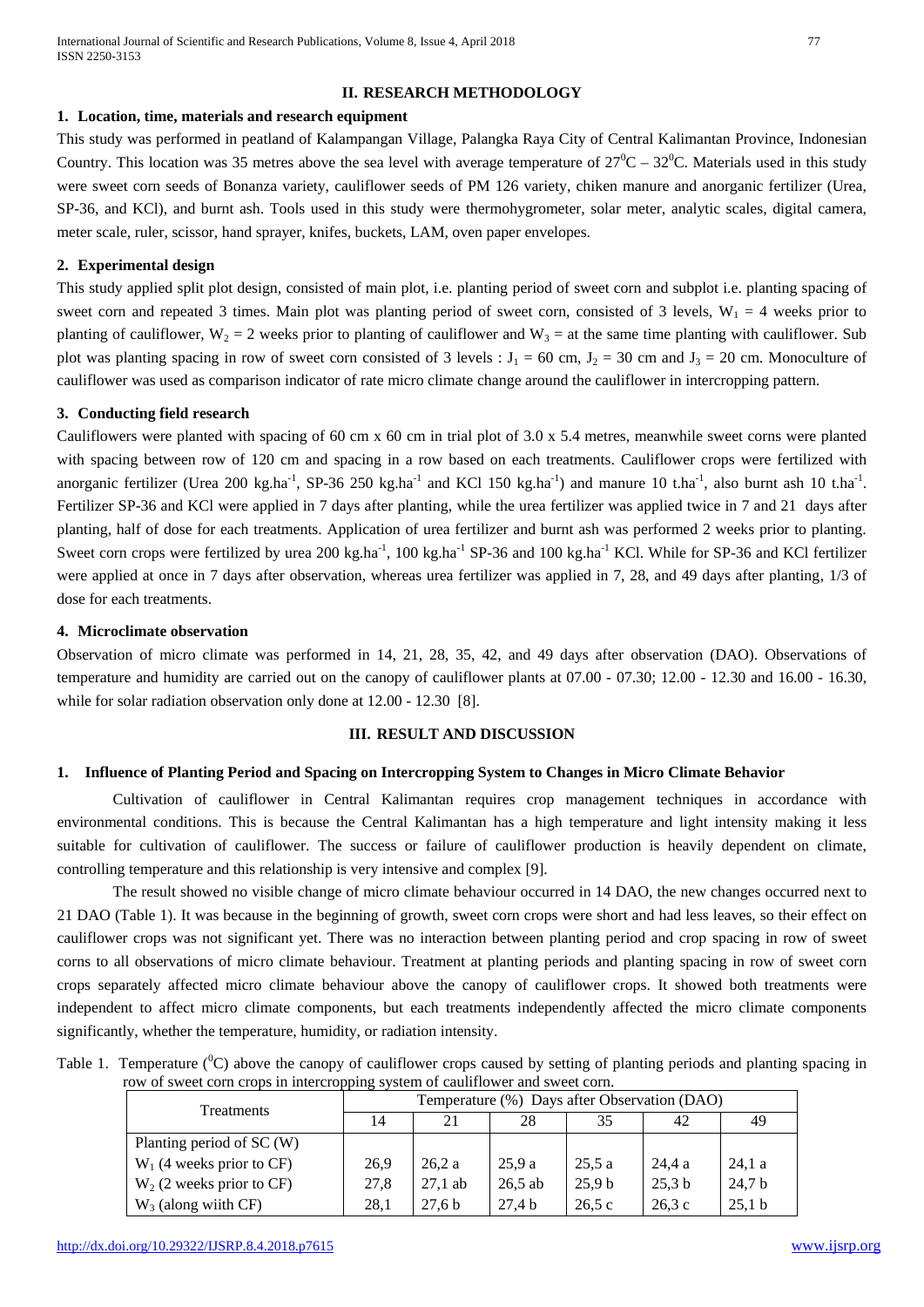| $LSD$ 5%                    | ns    | 1,1       | 1,0       | 0.42   | 0.9    | 0.5    |
|-----------------------------|-------|-----------|-----------|--------|--------|--------|
| Planting spacing of $SC(J)$ |       |           |           |        |        |        |
| $J_1(60 \text{ cm})$        | 28,2  | 27,5 b    | 27,0 b    | 26.8c  | 26.2c  | 25,2c  |
| $J_2$ (30 cm)               | 27,3  | $26.9$ ab | $26,6$ ab | 25,9 b | 25,4 b | 24,6 b |
| $J_3(20 \text{ cm})$        | 27.3  | 26.5a     | 26,2a     | 25,2a  | 24,5a  | 24.1a  |
| $LSD$ 5%                    | ns    | 0,7       | 0.5       | 0.7    | 0.5    | 0,4    |
| Monoculture of CF           | 28.50 | 28.16     | 28.50     | 28.70  | 29.28  | 28.60  |

Annotation : Amounts in same columns and accompanied with similar alphabets showed non significant on LSD test 5%)  $ns = non significant, SC = sweet corn, CF = caulflower$ 

Table 1 shows that the arrangement when planting sweet corn affects the temperature on the canopy of the cauliflower plant 21 DAO, whereas the slower the cultivation of sweet corn increases the temperature above the cauliflower canopy. Explains that the temperature drop is correlated with reduced solar radiation received by the plant canopy [6]. At 35 - 49 DAO showed, sweet corn planting 4 weeks before cauliflower planting  $(W_1)$  causes the lowest temperature above the canopy between other treatments. While for sweet corn planting together with cauliflower  $(W_3)$  causes the air temperature above the canopy cauliflower plants to be higher though not different from the planting period 2 weeks before planting cauliflower  $(W_2)$ .

In 35 to 49 DAO, planting of sweet corn with spacing between crops in row of 60 cm  $(J_1)$  resulted highest temperature above the of cauliflower crops, otherwise spacing between crops in row of 20 cm showd lowest temperature among the other planting spacing treatments. As wide the spacing between crops in row of sweet corn yielded higher temperature above the canopy of cauliflower crops. This was caused by the sunlight penetrating onto the canopy of cauliflower was not blocked by leaves of sweet corn crops.

|                                                                       | Table 2. Air humidity above the canopy of cauliflower crops (%) caused by setting of planting period and planting spacing of |  |  |    |  |  |    |  |  |
|-----------------------------------------------------------------------|------------------------------------------------------------------------------------------------------------------------------|--|--|----|--|--|----|--|--|
| sweet corn in intercropping system between cauliflower and sweet corn |                                                                                                                              |  |  |    |  |  |    |  |  |
|                                                                       | Humidity (%) Days after observation (DAO)<br><b>Treatments</b>                                                               |  |  |    |  |  |    |  |  |
|                                                                       |                                                                                                                              |  |  | 28 |  |  | 49 |  |  |
|                                                                       |                                                                                                                              |  |  |    |  |  |    |  |  |

| <b>Treatments</b>           | $11$ $\ldots$ , $\ldots$ , $\ldots$ , $\ldots$ , $\ldots$ , $\ldots$ , $\ldots$ , $\ldots$ , $\ldots$ , $\ldots$ , $\ldots$ , $\ldots$ , $\ldots$ , $\ldots$ , $\ldots$ , $\ldots$ , $\ldots$ , $\ldots$ , $\ldots$ , $\ldots$ , $\ldots$ , $\ldots$ , $\ldots$ , $\ldots$ , $\ldots$ , $\ldots$ , $\ldots$ , $\ldots$ , $\ldots$ , $\ldots$ , $\ldots$ , |         |        |         |        |                   |  |
|-----------------------------|-----------------------------------------------------------------------------------------------------------------------------------------------------------------------------------------------------------------------------------------------------------------------------------------------------------------------------------------------------------|---------|--------|---------|--------|-------------------|--|
|                             | 14                                                                                                                                                                                                                                                                                                                                                        | 21      | 28     | 35      | 42     | 49                |  |
| Planting period of SC (W)   |                                                                                                                                                                                                                                                                                                                                                           |         |        |         |        |                   |  |
| $W_1$ (4 weeks prior to CF) | 78,0                                                                                                                                                                                                                                                                                                                                                      | 82,3 b  | 83,4 c | 84,7 c  | 85,3 b | 86.1 <sub>b</sub> |  |
| $W_2$ (2 weeks prior to CF) | 79,5                                                                                                                                                                                                                                                                                                                                                      | 80,0 ab | 80,5 b | 82,4 b  | 82,6 b | 84,3 b            |  |
| $W_3$ (along wiith CF)      | 78,2                                                                                                                                                                                                                                                                                                                                                      | 78,1 a  | 78,8 a | 79,7 a  | 80,8 a | 81,2 a            |  |
| $LSD$ 5%                    | ns.                                                                                                                                                                                                                                                                                                                                                       | 3,1     | 1,6    | 1,5     | 2,3    | 2,3               |  |
| Planting spacing of $SC(J)$ |                                                                                                                                                                                                                                                                                                                                                           |         |        |         |        |                   |  |
| $J_1(60 \text{ cm})$        | 78.3                                                                                                                                                                                                                                                                                                                                                      | 78.2 a  | 79,0 a | 80.9 a  | 81,5 a | 81,6 a            |  |
| $J_2$ (30 cm)               | 79,2                                                                                                                                                                                                                                                                                                                                                      | 79,9 a  | 81,0 a | 82,3 ab | 82,6 a | 83,9 b            |  |
| $J_3(20 \text{ cm})$        | 80,1                                                                                                                                                                                                                                                                                                                                                      | 82,2 b  | 82,7 b | 83,6 b  | 84,5 b | 86,0 b            |  |
| $LSD$ 5%                    | ns.                                                                                                                                                                                                                                                                                                                                                       | 2,0     | 2,7    | 1,8     | 1,7    | 2,2               |  |
| Monoculture of CF           | 77.96                                                                                                                                                                                                                                                                                                                                                     | 77.30   | 76.00  | 74.25   | 75.50  | 76.80             |  |

Annotation : Amounts in same columns and accompanied with similar alphabets showed non significant on LSD test 5%.  $ns = non significant, SC = sweet corn, CF = cauliflower$ 

Setting of planting period and planting spacing in row of sweet corn separately affected air humidity above the canopy of cauliflower crops in 21 to 49 DAO. Planting of sweet corn 4 weeks prior to planting of cauliflower  $(W_1)$  had higher air humidity above the canopy of cauliflower crops, although insignificantly different with planting of sweet corn 2 weeks prior to planting of cauliflower (W<sub>2</sub>). In 28 and 35 DAO, planting of sweet corn 4 weeks prior to planting of cauliflower (W<sub>1</sub>) produced highest air humidity above the canopy of cauliflower crops. The lowest humidity was obtained in planting period of cauliflower at the same time when planting with sweet corn  $(W_3)$ .

In intercropping pattern of sweet corn with cauliflower, wide spacing between row of sweet corn can lower air humidity above the canopy of cauliflower crops than tighter spacing. Table 2, reduced spacing between crops in row of sweet corn crops from 60 cm into 20 cm further increased air humidity above the canopy of cauliflower crops. Planting of sweet corn in spacing in row of 20 cm (tight) would block penetrating sunlight onto the canopy of cauliflower crops due to leaves of sweet corn crops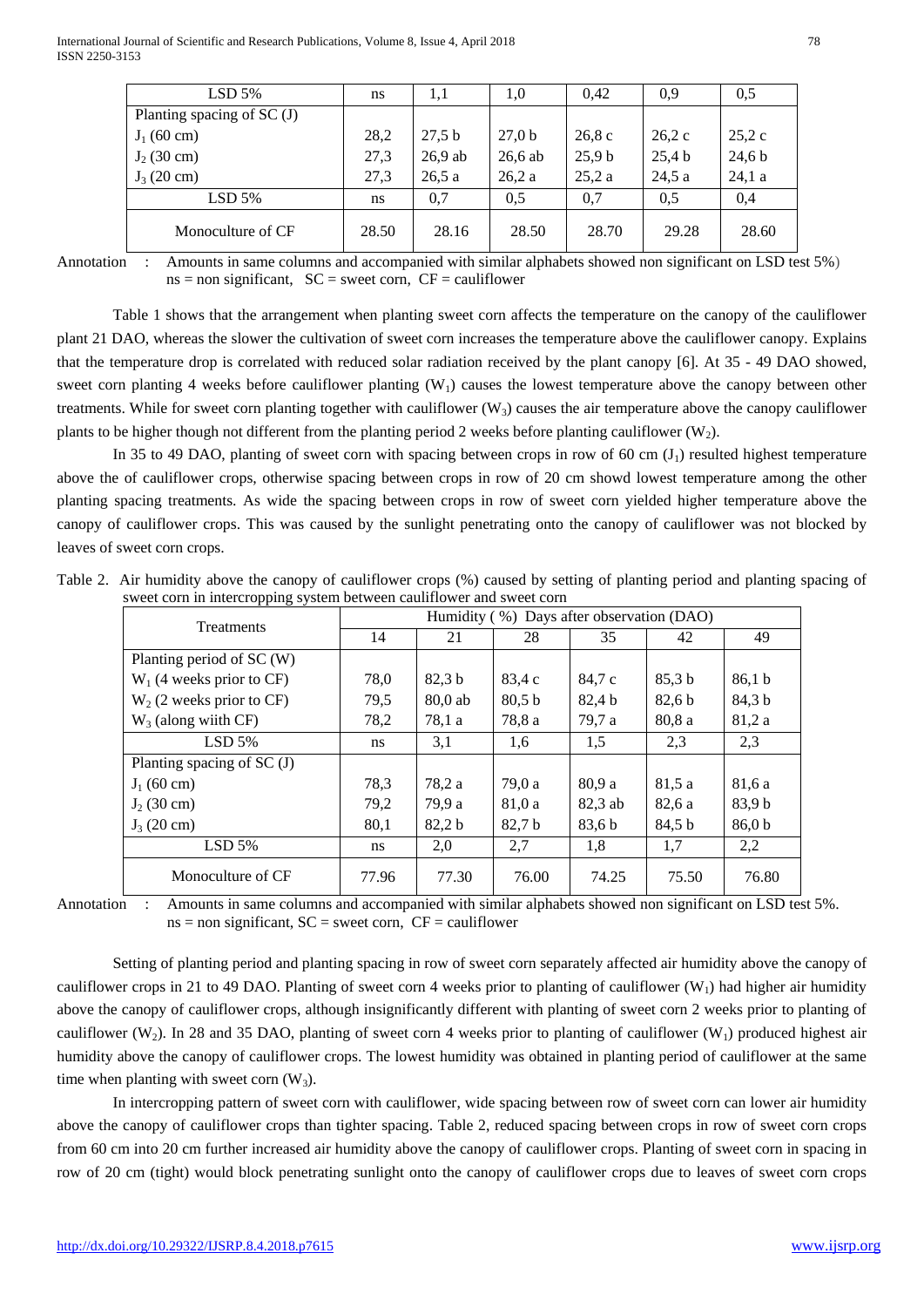whose long and plenty enaugh to enchanced highly air humidity above the canopy of cauliflower. Shelter played a role to reduce lighting intensity and high temperature, also increase the air humidity [10].

| Table 3. Radiation intensity (cal.cm <sup>-2</sup> .second <sup>-1</sup> ) above the canopy of cauliflower caused by setting of planting period and |  |
|-----------------------------------------------------------------------------------------------------------------------------------------------------|--|
| planting spacing of sweet corn in intercropping system between cauliflower and sweet corn                                                           |  |

| <b>Treatments</b>           | Radiation intensity (cal.cm <sup>-2</sup> .second <sup>-1</sup> ) Days after observation (DAO) |                    |                    |          |          |        |  |
|-----------------------------|------------------------------------------------------------------------------------------------|--------------------|--------------------|----------|----------|--------|--|
|                             | 14                                                                                             | 21                 | 28                 | 35       | 42       | 49     |  |
| Planting period of SC (W)   |                                                                                                |                    |                    |          |          |        |  |
| $W_1$ (4 weeks prior to CF) | 1.082                                                                                          | 992 a              | 862 a              | 861 a    | 805a     | 786 a  |  |
| $W_2$ (2 weeks prior to CF) | 1.115                                                                                          | 1.050 <sub>b</sub> | 1.016 <sub>b</sub> | $921$ ab | $853$ ab | 816 ab |  |
| $W_3$ (along wiith CF)      | 1.126                                                                                          | 1.098c             | 1.077 <sub>b</sub> | 985 b    | 922h     | 839 b  |  |
| $LSD$ 5%                    | ns                                                                                             | 43                 | 97                 | 75       | 71       | 36     |  |
| Planting spacing of $SC(J)$ |                                                                                                |                    |                    |          |          |        |  |
| $J_1(60 \text{ cm})$        | 1.129                                                                                          | 1.140c             | 1.057 h            | 989 b    | 926h     | 836h   |  |
| $J_2(30 \text{ cm})$        | 1.105                                                                                          | 1.035 h            | 1.000 <sub>b</sub> | $922$ ab | 851 a    | 812 a  |  |
| $J_3(20 \text{ cm})$        | 1.088                                                                                          | 965a               | 898 a              | 856 a    | 804a     | 792 a  |  |
| $LSD$ 5%                    | ns                                                                                             | 39                 | 93                 | 77       | 50       | 23     |  |
| Monoculture of CF           | 1,185                                                                                          | 1,183              | 1,193              | 1,201    | 1,202    | 1,243  |  |

Annotation : Amounts in same columns and accompanied with similar alphabets showed non significant on LSD test 5%.  $ns = non significant, SC = sweet corn, CF = cauliflower$ 

Among the various factors of resource competition, the light factor is one of the factors that determine success in the intercropping system [11]. Setting of planting period of sweet corn in intercropping pattern with cauliflower affected the changes of radiation intensity above the canopy of cauliflower crops. Spacing between crops in row of sweet corn affected the radiation intensity penetrating the canopy of cauliflower crops. Table 3 showed that in 21 to 28 DAO, planting of sweet corn 4 weeks prior to planting of cauliflower  $(W_1)$  caused lowestrate of light intensity above the canopy of cauliflower crops than other planting periods. Planting of sweet corn with range between crops of 50 cm caused greater radiation intensity penetrating the canopy of cauliflower than planting spacing of 20 and 30 cm. Wide planting spacing caused sunlight freely penetrating the canopy of cauliflower, so otherwise. Higher rate of shelter was obtained in spacing between row of sweet corn 20 and 30 cm. This was compatible with observation of 21 and 28 DAO, setting of planting spacing between sweet corn of 20 cm  $(J_3)$  caused lowest radiation intensity above the canopy of cauliflower crops. Light factor might had positive or negative impact to crops growth. Less shelter might reduce the radiation intensity, therefore might accelerate flowering on cauliflower positively [12]. Plant density of 75 cm  $\times$  20 cm had the highest light interception compared to the density 60 cm  $\times$  20 cm and 75 cm  $\times$  40 cm. Dry matter production increased with light interception and was highest at 105 DAP when light interception was between 55% and 60% for all Arachis varieties [13].

The earlier cultivation of sweet corn from cultivation of cauliflower, the less radiation intensity that reaches above the cauliflower canopy. In 35 to 49 DAO, planting of cauliflower 4 weeks after planting of sweet corn caused lower radiation intensity above the canopy of cauliflower, although insignificantly different with planting of sweet corn 2 weeks prior to planting of cauliflower.

## **2. Relationship Between Three Micro Climate Factors to Plant Growth of Cauliflower in Intercropping and Monoculture System**

To produce a microclimate in accordance with the growth stage of cauliflower, it is necessary to adjust the planting time and distance in the line of sweet corn plants on the intercropping system. [14} The intercropping system can improve the interception of light, reduce evaporation and improve soil moisture. Intercropping cultivation between high and low habits can reduce the intensity of light and air temperature, and increase relative humidity [7]. In Figures 1, 2, 3 and 4 it is known that the intensity of radiation and air temperature above the cauliflower canopy at monoculture planting is higher than the intercropping system. High temperatures and high light intensity especially in the flowering initiation phase will inhibit the formation of flowers as it enters the transition phase from vegetative to flowering, flower cauliflower plants require low temperatures to induce flowers [15]. The intercropping system produces lower light intensity and temperature than cauliflower monoculture.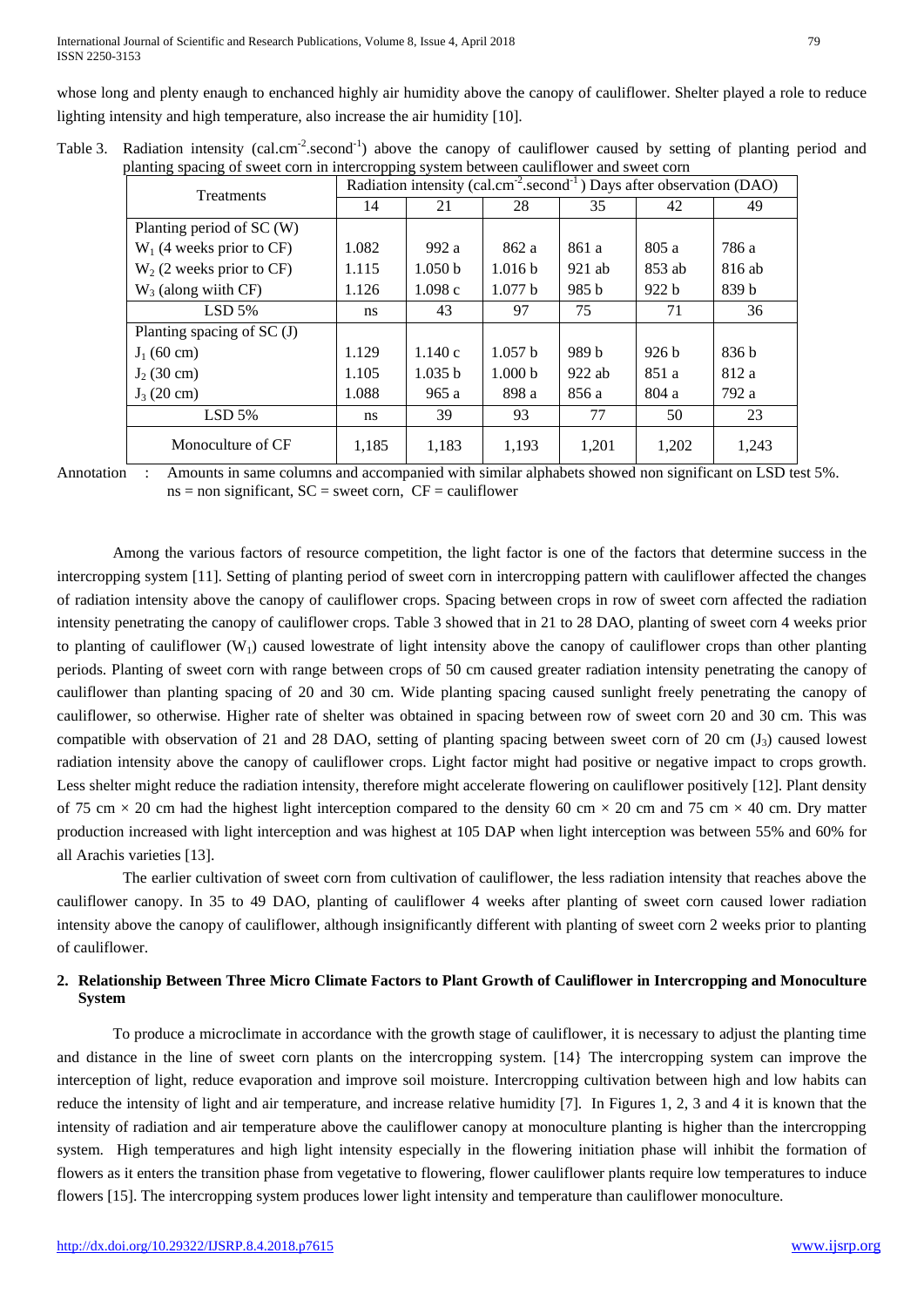International Journal of Scientific and Research Publications, Volume 8, Issue 4, April 2018 80 ISSN 2250-3153

When planting sweet corn has a real effect on micro-climate change in canopy cauliflower plant. Figures 1 and 2 explain that each treatment when cultivating sweet corn in the intercropping system has different effects on changes in temperature and light intensity. At the planting of sweet corn 4 weeks before planting cauliflower  $(W_1)$ , indicated that along with increasing of plant age hence intensity of sunlight entering into canopy cauliflower become decreased (Y = 1159.75 – 8.32x, R<sup>2</sup> = 0.74) so the temperature above canopy cauliflower plants also lower ( $Y = 28.04 - 0.081x$ ,  $R^2 = 0.76$ ). In the treatment of sweet corn planting together with cauliflower ( $W_3$ ) indicated that, with increasing age of the plant, the intensity of sunlight reaching the canopy of the cauliflower plant is still quite high (Y = 1272.17 – 8.39x,  $R^2 = 0.79$ ) which causes the temperature above the canopy of the cauliflower plant to be high  $(Y = 29.31 - 0.079x, R^2 = 0.71)$  to enter the flower initiation phase. It shows that the micro climate change around the cauliflower plant is influenced by the time of planting sweet corn as a shade plant. The canopy architecture of sweet corn played critical role in how much solar radiation might be intersepted via planting other crops in intercropping pattern. The high level of shade and the low intensity of radiation cause the air humidity above the cauliflower canopy to be higher [16].



Sweet corn planting 2 weeks before planting cauliflower produces suitable micro climatic changes for lowland cauliflower cultivation with intensity and high temperature. Figure 1 shows that sweet corn planting 2 weeks before cauliflower (W<sub>2</sub>) decreases radiation intensity (Y = 1242.13 - 8.90x, R<sup>2</sup> = 0.74), and as the age of the plant increases, the light intensity reaches the canopy of the plant cauliflower so as to produce an appropriate temperature to stimulate flower initiation in the cauliflower plant. Figure 2 shows a decrease in temperature above the canopy of the cauliflower plant as the age of the plant increases on the intercropping system  $(Y = 28.99 - 0.09x, R^2 = 0.81)$ . In cauliflower monoculture showed a slight increase in the observation of radiation intensity and air temperature in accordance with increasing plant life.

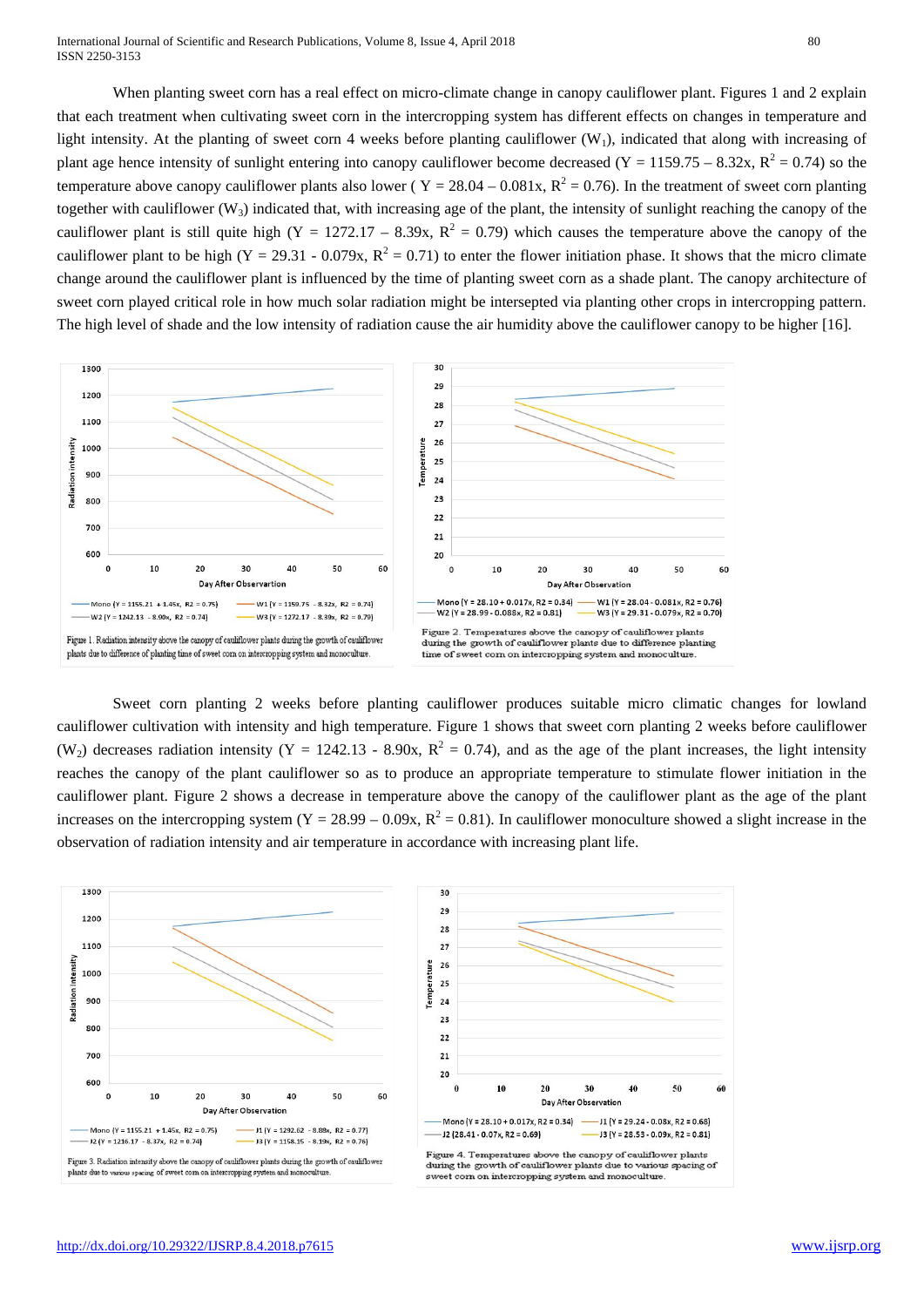International Journal of Scientific and Research Publications, Volume 8, Issue 4, April 2018 81 ISSN 2250-3153

In Figures 3 and 4 it is seen that the more tightly spaced on the sweet corn sequence can decrease the intensity of light and air temperature above the canopy of the cauliflower plants in the intercropping system. Based on the results of linear regression analysis it is known that with increasing age of plants, will decrease the intensity of light and temperature more quickly, this occurs in J<sub>3</sub> when sweet corn is planted with spacing 20 cm (Y = 1158.15 – 8.19x, R<sup>2</sup> = 0.76 and Y = 28.53 - 0.09x,  $R^2 = 0.81$ ). While the decrease in light intensity and the slower temperature occurs when sweet corn is planted with a spacing of 60 cm  $(J_1)$  on the intercropping system. In cauliflower monoculture showed a slight increase in the observation of radiation intensity and air temperature in accordance with increasing plant life (Y = 1155.21 + 1.45x, R<sup>2</sup> = 0.75 and Y = 28.10 + 0.017x, R<sup>2</sup>  $= 0.34$ ). To produce good quality flowers, it is important to note when the transition from the growth phase to the flowering phase, ie cauliflower plants require low air temperature. This occurs because the induction of flowering is caused by light, temperature, water availability, nutrients or chemicals such as hormones and growth regulators [10]. It is therefore very important to regulate the temperature and intensity of radiation.

Sweet corn planting with a distance in the 60 cm line  $(J_1)$  produces a microclimate condition that is more suited to the growth of the cauliflower plant. This can be seen in Figure 3 (Y = 1292.62 - 8.88x,  $R^2 = 0.77$ ), so that in the vegetative phase, cauliflower plants get enough sunlight to process photosynthesis. While at the time the cauliflower plant enters the initiation phase of the flower, it is sufficient to obtain shade from sweet corn so that the air temperature in the canopy of the cauliflower plant becomes lower (Figure 4). The cauliflower crop is very sensitive to climate variability, to enter the initiation phase of the flower requires a lower temperature than the vegetative phase [17].

The fulfillment of light and temperature requirements in accordance with the growth stage of cauliflower plants will increase the success of cauliflower planting in hot temperature areas. Explaining the condition of temperature, availability of water and sunlight during vegetative growth, especially when entering the flowering initiation phase significantly affect the cauliflower plants. Suitable environmental conditions will produce mass of flowers with good quality [18]. Setting the distance in a solid sweet corn line that is 20 cm makes some sweet corn leaves cover each other so that it can reduce the intensity of light that reaches the canopy of cauliflower plants. In Figure 3 it is known that as the plant age increases, the amount of sunlight entering the canopy of the cauliflower plant becomes less (Y = 1158.15 – 8.19x,  $R^2 = 0.76$ ). The decrease in radiation intensity reaching the canopy of the cauliflower plant will cause a decrease in air temperature Intensity and low temperature will inhibit the growth and yield of cauliflower plants. The heat resistant cauliflower varieties have decreased yield if on entering the period of initiation the flower mass has too low a temperature [15].



Changes in the intensity of light, temperature and humidity above the canopy of cauliflower plants are affected by the time of planting and the distance in the line of sweet corn plants. The rate of temperature change is closely related to radiation intensity above the cauliflower canopy. Figure 5 generally shows a linear relationship, ie an increase in radiation intensity followed by a rise in temperature. The results of linear regression analysis showed that the intensity of radiation affects the temperature above the cauliflower canopy of 91% ( $R^2 = 0.91$ ), which means that 90% temperature rise is affected by radiation intensity and 10% is influenced by other factors.

The decrease in air temperature directly affects the air humidity of the cauliflower canopy. The result of linear regression analysis in Figure 6 shows that the temperature has an effect of 85% ( $R^2 = 0.85$ ) to the air humidity. Temperature and humidity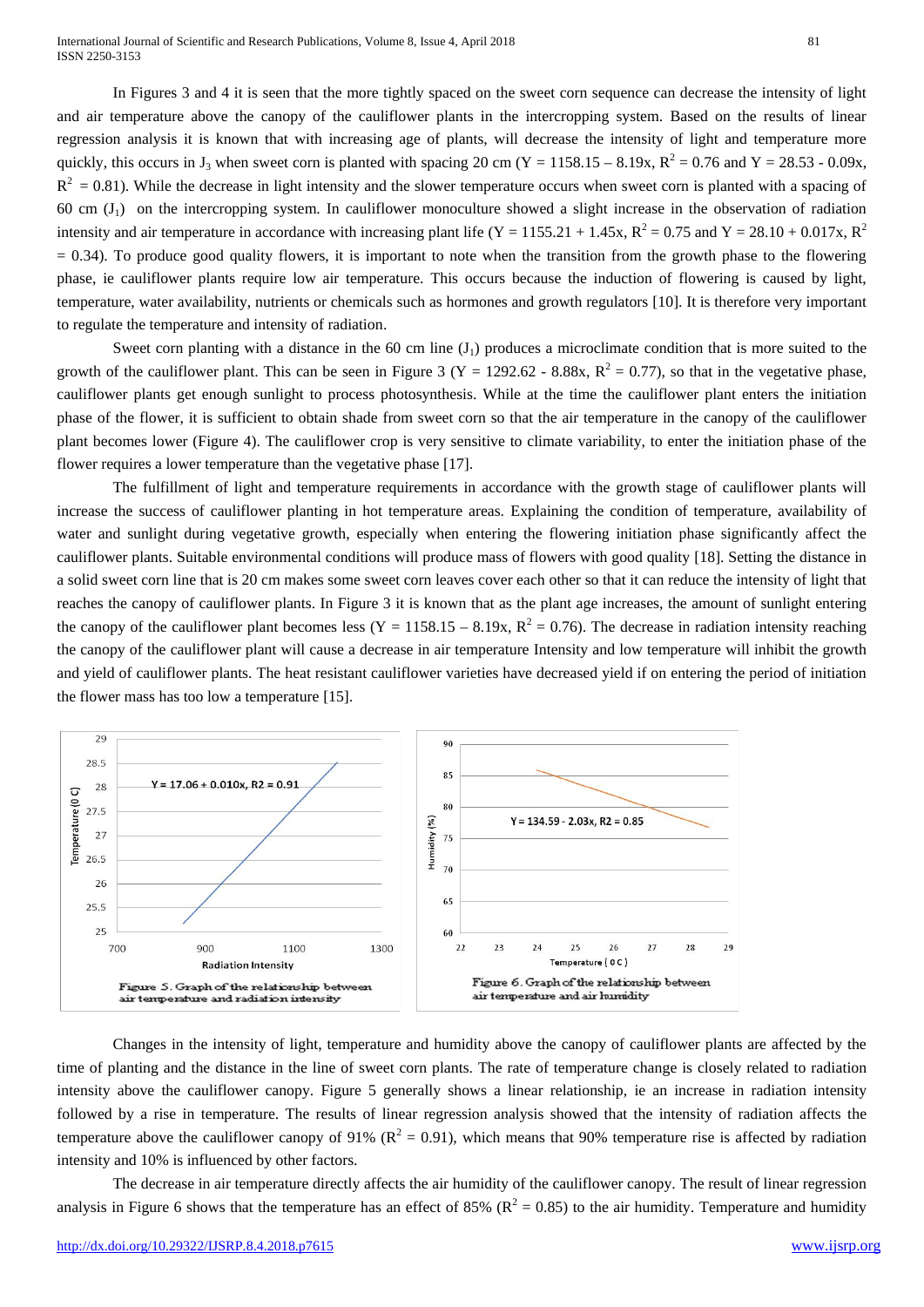International Journal of Scientific and Research Publications, Volume 8, Issue 4, April 2018 82 ISSN 2250-3153

have the opposite relationship, ie the higher the air temperature on the canopy of cauliflower plants will cause low humidity, and vice versa. The relationship between relative humidity (RH) and dew point temperature (Td) is exponential up to 50% RH, above which the relationship is linear. From the pooled data of the five sites. All the relationships between RH and Td were exponential with significant coefficients of determination  $(R^2)$  [19]. Air temperature is closely related to air humidity and greatly affects the growth and flower production of cauliflower plants. Relatively high humidity will help the growth and development of the mass of flowers. At high humidity will result in a larger mass size and more dense so that the mass weight of the interest becomes larger.

#### **IV. CONCLUSION**

- 1. The intensity of radiation and air temperature above the cauliflower canopy at monoculture planting is higher than the intercropping system.
- 2. Arrangements when planting and spacing of sweet corn affect the micro climate behavior on the canopy of cauliflower plants.
- 3. The microclimate change corresponding to the growth stage of the cauliflower plant was obtained at arrangement when planting sweet corn 2 weeks before planting cauliflower and planting distance in sweet corn line 60 cm, which is able to reduce the intensity of radiation and high temperature so that suitable for cultivation of cauliflower at the intensity and high temperature.

#### **ACKNOWLEDGMENTS**

The authors would like to thank the Ministry of Research, Technology and Higher Education Republic of Indonesia and Postgraduate Doctoral Program of Brawijaya University.

#### **REFERENCES**

- [1] Central Bureau of Statistics of Central Kalimantan, *"Statistik Daerah Provinsi Kalimantan Tengah 2017. Geografi dan Iklim"* Badan Pusat Statistik Provinsi Kalimantan Tengah, 2017.
- [2] H.R. Agalave, *"Effect of Environmental Factors on Productivity of Crop"*, Internasional Journal of Botany Studies, 2 (1), 2017. pp. 14-16.
- [3] K. Nooprom., Santipracha, Q and T.C. Sompong, *"Effect of Shading and Variety on the Growth and Yield of Broccoli during the Dry Season in Southern Thailand"*, International Journal of Plant, Animal and Enviroment Sciences, 3 (2), 2013, pp. 111 – 115.
- [4] E. Elahi., A. Wali., Nasrullah, G. Ayub., S. Ahmed., Z. Huma and N. Ahmed, *"Response of Cauliflower (Brassica oleracea L. botrytis) Cultivar to Phosphorus Levels"*, Pure Appl. Biol. 4 (2), 2015, pp. 187 – 194.
- [5] J.S. Ye., J.Y, Pei and C. Fang, *"Under Which Climate And Soil Conditions The Plant Productivity–Precipitation Relationship Is Linear Or Nonlinear"*, J. Science of the Total Environment, 22(7), 2017, pp. 24-247.
- [6] I. K .D. Jaya., C.J. Bell and P.W. Sale, *"Modification of Within-Canopy Microclimate in Maize for Intercropping in the Lowland Tropics"*, www. Regional.org.au/au/asa/2001/6/b/jaya.htm.
- [7] M. Zafaranieh and J. Valizadeh, *"Investigating Light Absorption and Some Canopy Properties in Monocultures and Intercropping Culture of Safflower and Chickpea"*. International Journal of Agriculture Innovations and Research. 3 (4), 2015, pp, 1182 – 1187.
- [8] Department of Meteorology and Geophysics, *"Tata Cara Tetap Pelaksanaan Pengamatan dan Pelaporan Data Iklim dan Agrolima"*, Jakarta, 2006, 91pp.
- [9] L. Farzana., A.H.M. Solaiman and Md.R. Amin, *"Potentiality of Producing Summer Cauliflower as Influenced by Organic Manures and Spacing"*, Asian J. Med. Biol. Res. 2 (2), 2016, pp. 304 – 317.
- [10] A. Kaluzewicz., W. Krzesinski., M. Knaflewski., J. Lisiecka., T. Spizewski and B. Fraszczak, *"Broccoli (Brassica oleracea var. italica) Head Initiation under Field Conditions"*, Acta Agrobotanica. 65 (2), 2012, pp. 93 – 98.
- [11] M. Aziz., A. Mahmood., M. Asif and A. Ali, *"Wheat-Based Intercropping"* : A Review. The Journal of Animal and Plant Sciences, 25 (4) 2015, pp. 896 907.
- [12] H. Gebru, *"A Review on the Comparative Advantage of Intercropping Systems"*, Journal of Biology, Agriculture and Healthcare. 5 (7), 2015, pp. 28 38.
- [13] K.O. Oluwasemire and G. O. Odugbenro, *"Solar Radiation Interception, Dry Matter Production and Yield among Different Plant Densities of Arachis spp. in Ibadan"*, Nigeria. J. Agricultural Sciences. 5(5), 2014, pp. 864-874.
- [14] A. Dwivedi., I. Devi., V. Kumar., R.S. Yadav., M. Yadav., D. Gupta., A. Singh and S.S. Tomar, *"Potensial Role of Maize-Legume Intercropping Systems to Improve Soil FertilityStatus under Smallholder Farming Systems for Sustainable Agriculture in India"*, Int. J. Life Sci. Biotech. Pharm. Res.. 4 (3), 2015, pp.  $145 - 157$ .
- [15] B. S. Thakur, "Studies on Effect of Temperature on Curd Yield under Year Round Production System of Cauliflower (*Brassica oleracea* var *botrytis* L.) under Mid Hills of Himachal Pradesh. Asian J. Hort*.* 9 (2) : 319 - 323.